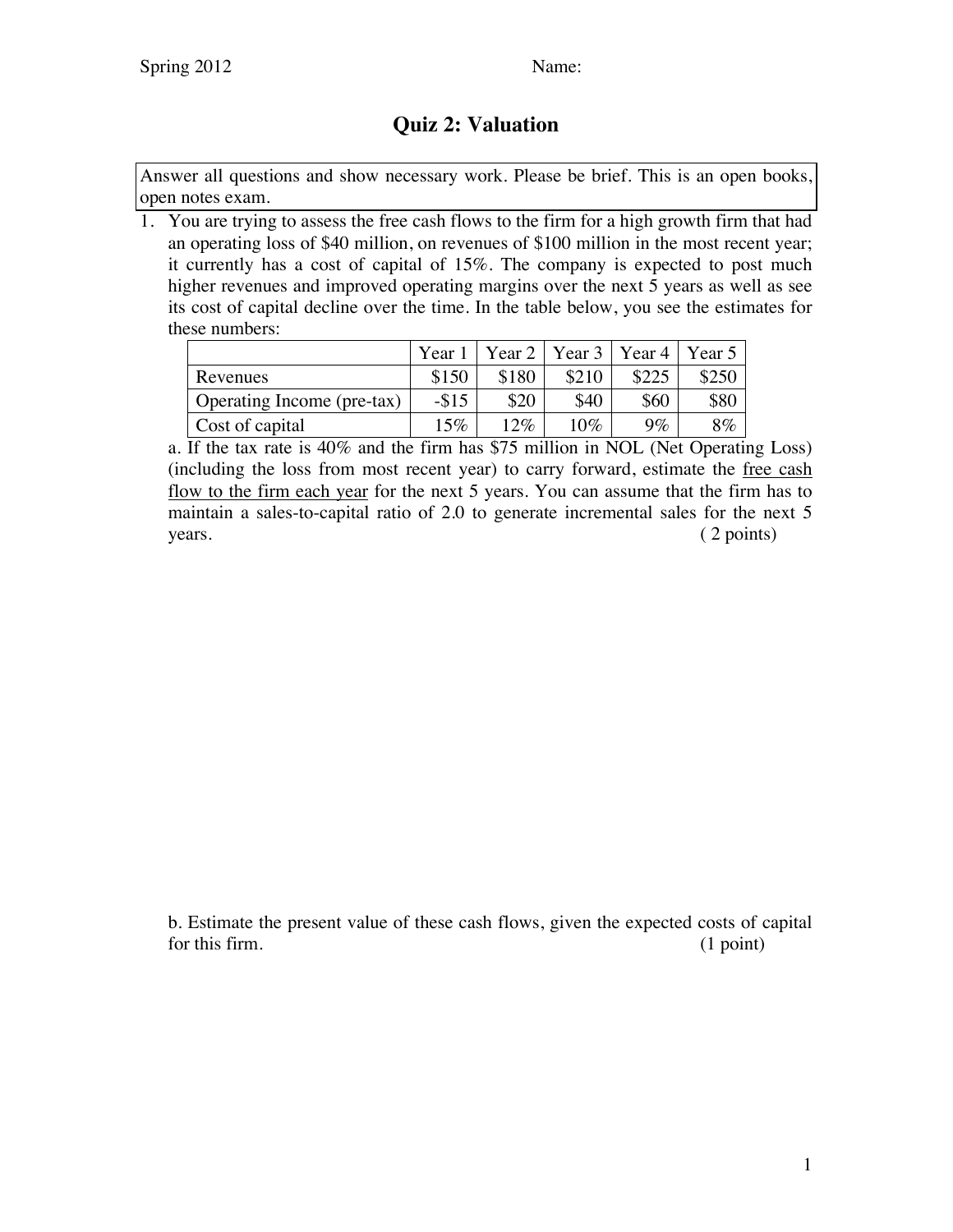2. You have been given the expected dividends and earnings for a bank for the next 5 years in the table below. The book value of equity for the bank is \$ 200 million today, and the cost of equity is expected to be 9% in perpetuity.

|                  | Year <sup>1</sup> | Year 2 | Year 3 | Year 4 | Year 5 |
|------------------|-------------------|--------|--------|--------|--------|
| Net Income       | \$30              | \$40   | \$50   | \$60   | ጉግር    |
| <b>Dividends</b> | \$20              | \$20   | ¢ኅ∩    | . ሳሶ   |        |

a. Based on these estimated earnings and dividends (and assuming no new stock issues or buybacks), estimate the return on equity in year 5. (1.5 points)

b. Assuming that the net income beyond year 5 will grow at 3% a year and that the return on equity in perpetuity will be equal to the return on equity earned in year 5, estimate the terminal value for equity (at the end of year 5). (1.5 points)